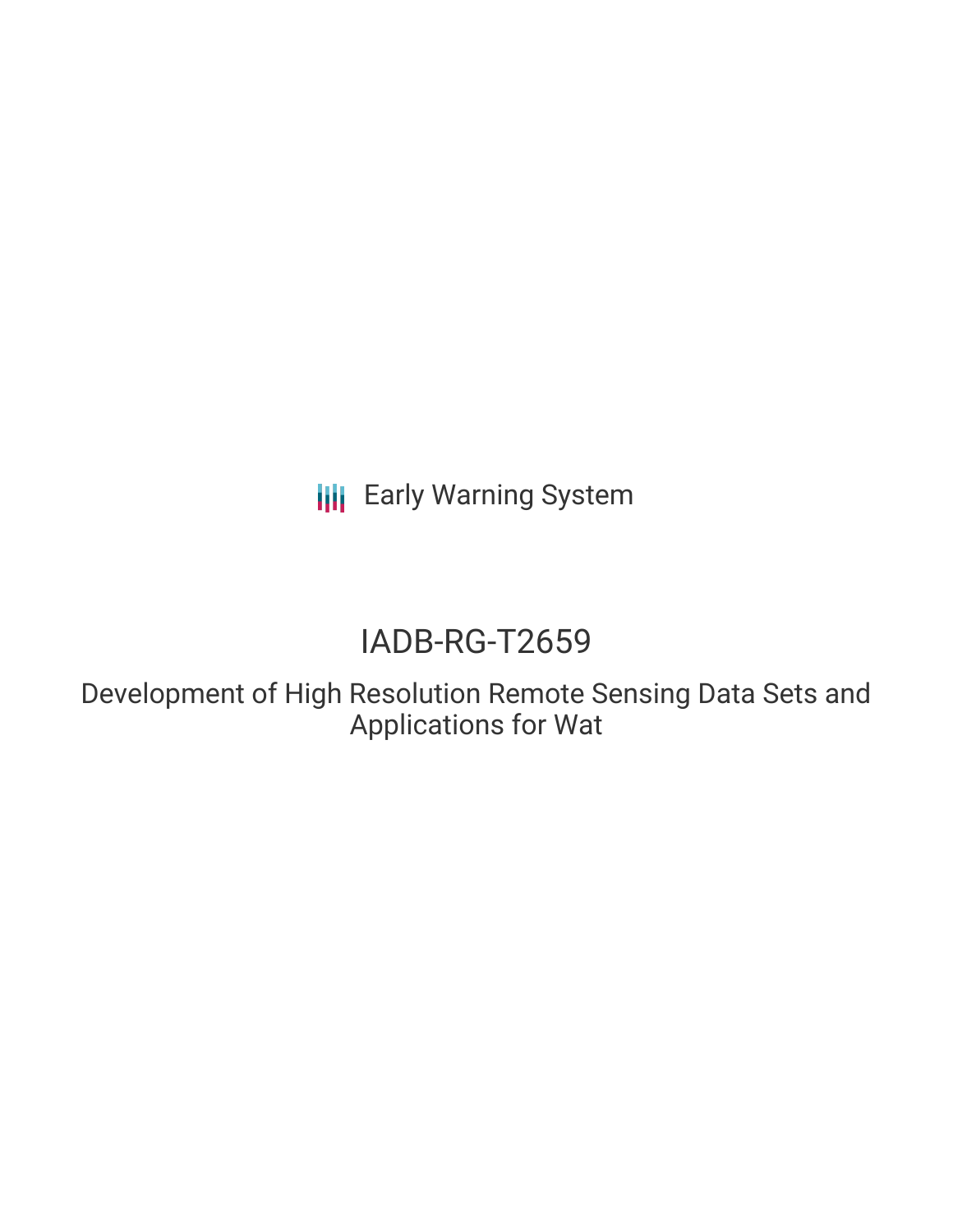

#### **Quick Facts**

| <b>Financial Institutions</b>  | Inter-American Development Bank (IADB) |
|--------------------------------|----------------------------------------|
| <b>Status</b>                  | Active                                 |
| <b>Bank Risk Rating</b>        |                                        |
| <b>Voting Date</b>             | 2016-01-14                             |
| <b>Sectors</b>                 | <b>Water and Sanitation</b>            |
| <b>Investment Type(s)</b>      | Grant                                  |
| <b>Investment Amount (USD)</b> | $$1.00$ million                        |
| <b>Project Cost (USD)</b>      | $$1.00$ million                        |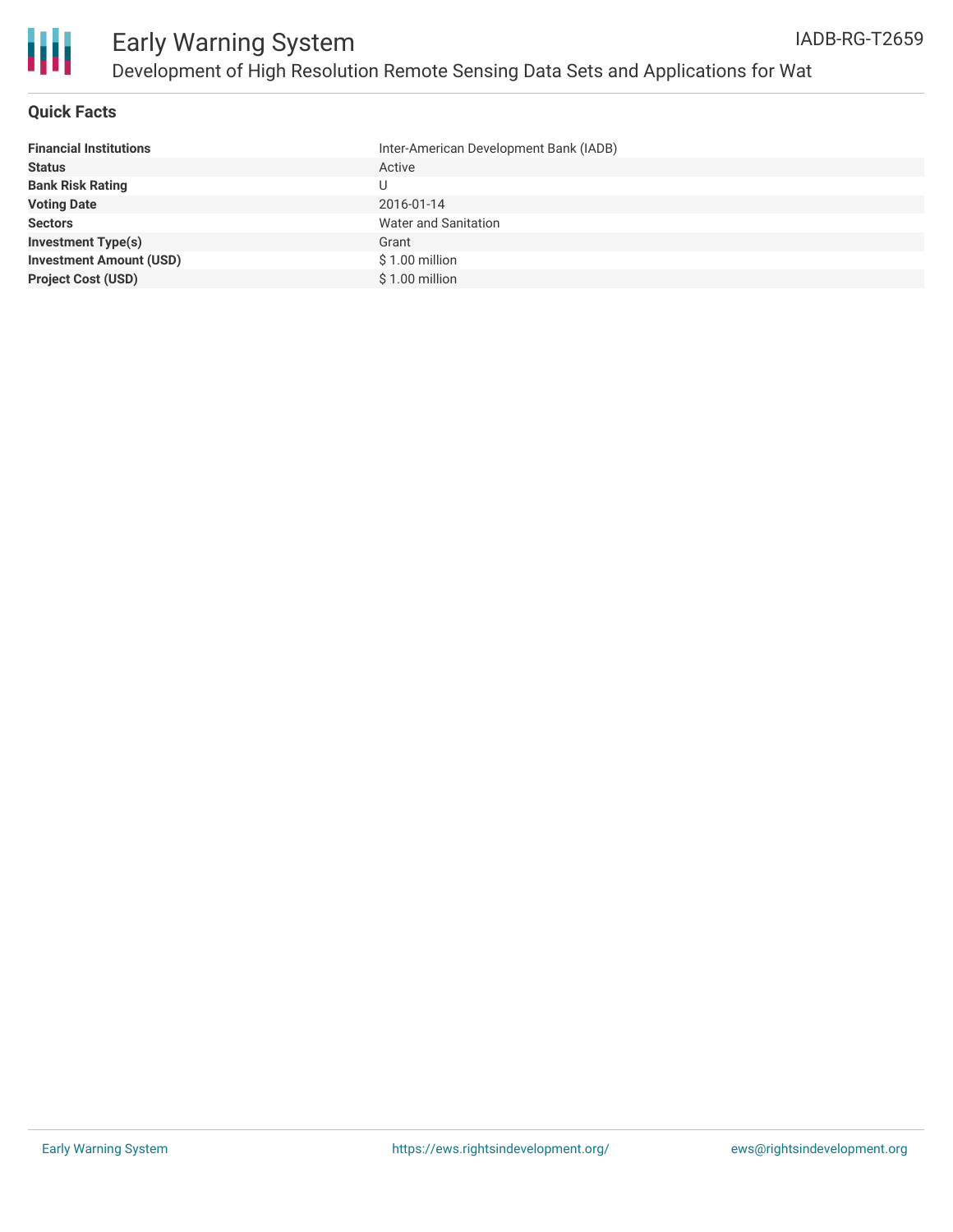

### Early Warning System Development of High Resolution Remote Sensing Data Sets and Applications for Wat

#### **Project Description**

This project investigates Remote Sensing products that are designed for water-related operations. The Bank will examine how Remote Sensing products work, how they are produced, in which water-related situations they are most useful, and how these products can be validated and evaluated.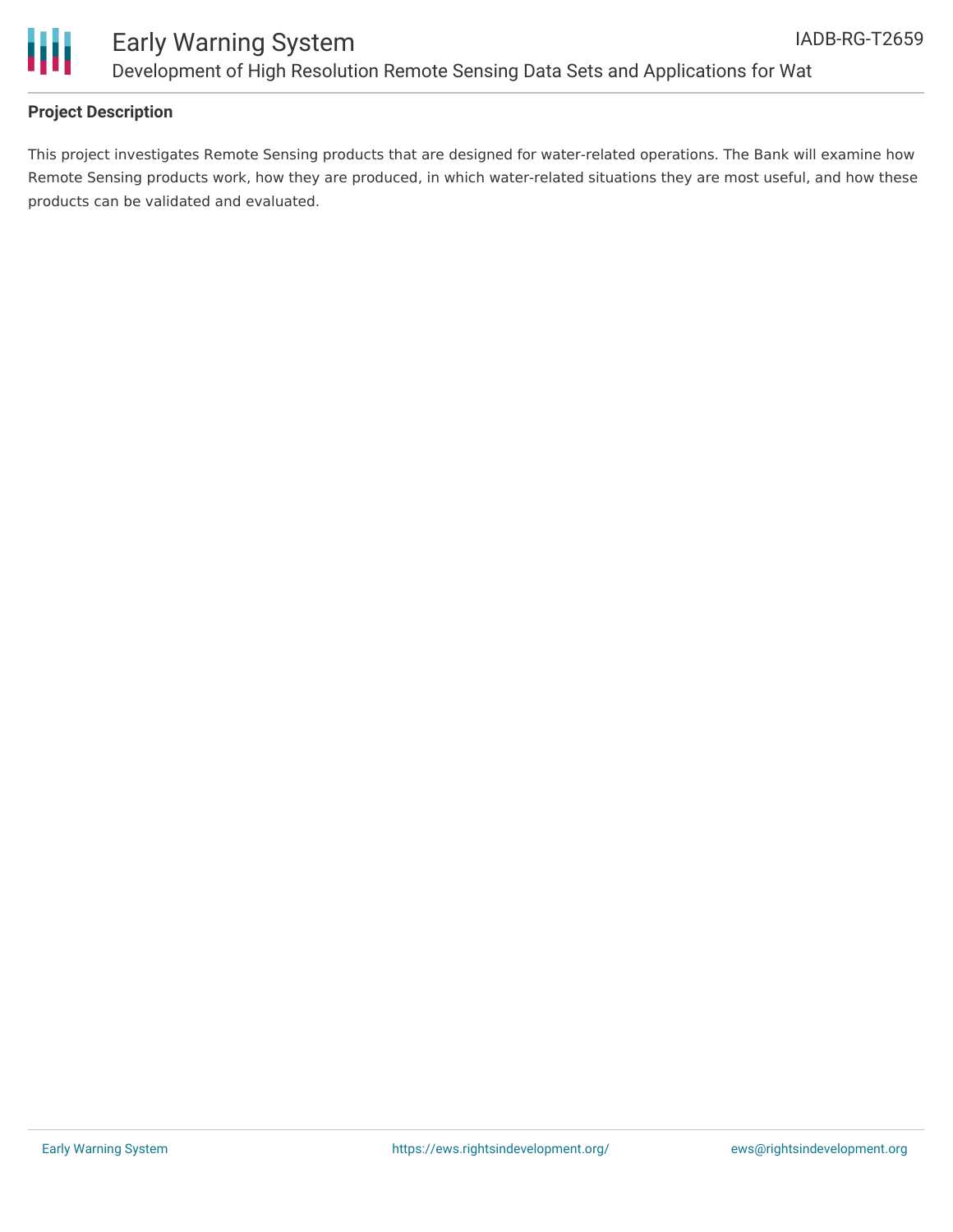

## Early Warning System Development of High Resolution Remote Sensing Data Sets and Applications for Wat

#### **Investment Description**

• Inter-American Development Bank (IADB)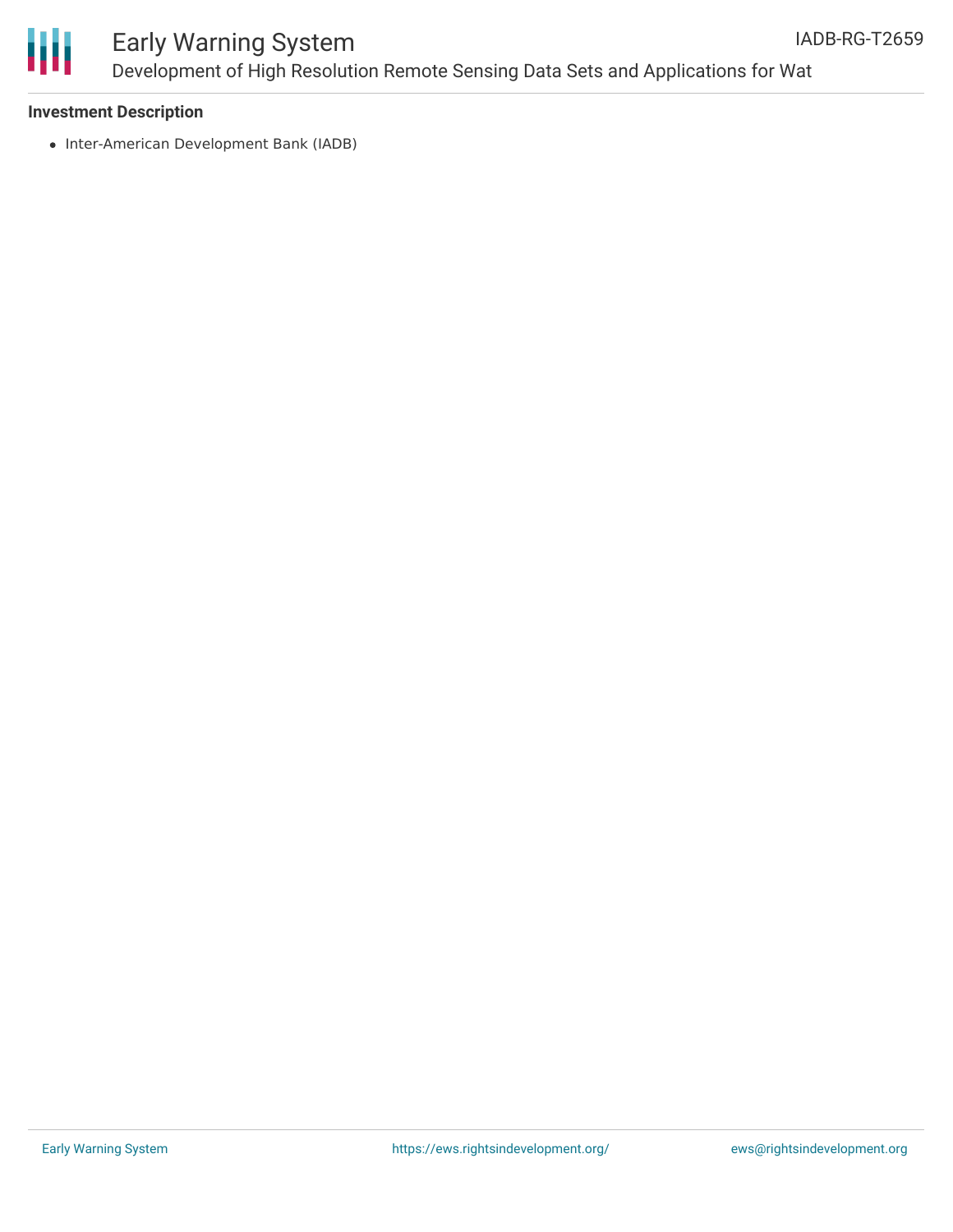

#### **Contact Information**

\*no contact information available\*

#### ACCOUNTABILITY MECHANISM OF IADB

The Independent Consultation and Investigation Mechanism (MICI) is the independent complaint mechanism and fact-finding body for people who have been or are likely to be adversely affected by an Inter-American Development Bank (IDB) or Inter-American Investment Corporation (IIC)-funded project. If you submit a complaint to MICI, they may assist you in addressing the problems you raised through a dispute-resolution process with those implementing the project and/or through an investigation to assess whether the IDB or IIC is following its own policies for preventing or mitigating harm to people or the environment. You can submit a complaint by sending an email to MICI@iadb.org. You can learn more about the MICI and how to file a complaint at http://www.iadb.org/en/mici/mici,1752.html (in English) or http://www.iadb.org/es/mici/mici,1752.html (Spanish).